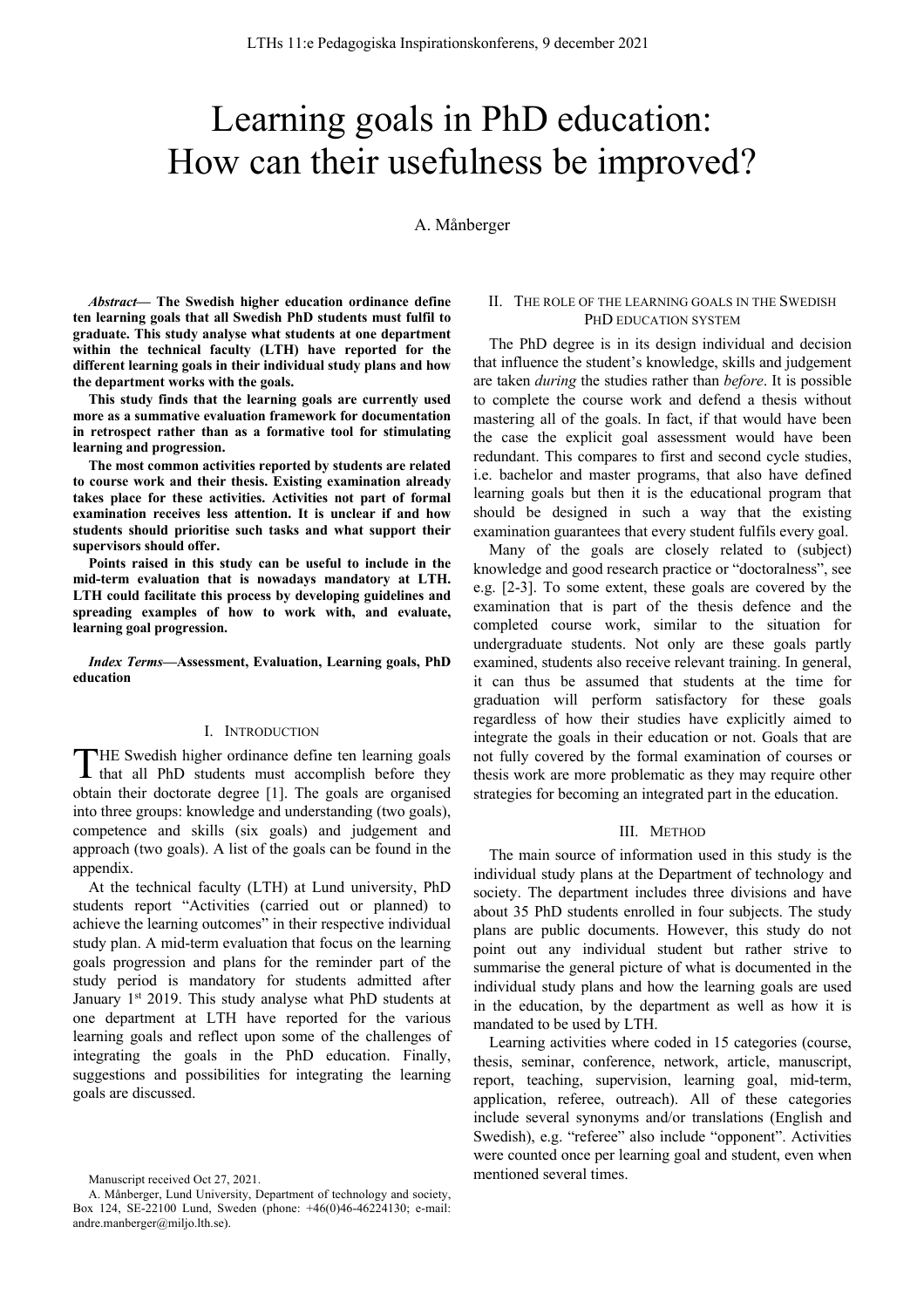#### IV. ACTIVITIES REPORTED BY STUDENTS

#### *A. The most common activities reported*

The five most common learning activities together make up 85% of all activities, see table 1. The most common category ("course") make up slightly more than 20% of the total. These categories share several characteristics: they are tangible and closely related to research and/or course activities. However, they are to a large extent already examined as part of the course work and/or thesis work.

| <b>TABLEI</b>                        |
|--------------------------------------|
| <b>OCCURRENCE OF DIFFERENT CODES</b> |

| Code                   | Most frequent<br>mentioned for<br>learning goal No. | Share of<br>occurrences | Cum.<br>share <sup>a</sup> |
|------------------------|-----------------------------------------------------|-------------------------|----------------------------|
| Course                 | $\overline{2}$                                      | 20%                     | 20%                        |
| Article                | 3                                                   | 19%                     | 39%                        |
| Seminar                | 6                                                   | 18%                     | 57%                        |
| Conference             | 6                                                   | 15%                     | 72%                        |
| <b>Thesis</b>          |                                                     | 12%                     | 84%                        |
| Report                 |                                                     | 4%                      | 88%                        |
| Teaching               | 8                                                   | 3%                      | 91%                        |
| Supervision (students) | 8                                                   | 2%                      | 93%                        |
| Referee                | 3 & 4                                               | 2%                      | 95%                        |
| Network                |                                                     | $1\%$                   | 96%                        |
| Learning goal          | 8                                                   | $1\%$                   | 97%                        |
| Application            | 7                                                   | $1\%$                   | 98%                        |
| Mid-term               | 5, 7 & 10                                           | $0.3\%$                 | 98.3%                      |
| Manuscript             | 4 & 10                                              | $0.2\%$                 | 98.5%                      |
| Outreach               | 8 & 10                                              | $0.2\%$                 | 98.7%                      |

The total cumulative share is not 100% due to rounding error.

Successful fulfilment of learning goals from the second group ("skills and abilities") and the third group ("judgement and approach") may require a different type of learning activities than the first category. Reference [4] made the analogy that the first group can be learned from theoretical studies and self-reflection alone but the second is similar to learning to play an instrument and the third to code of conduct. There is therefore a greater need for practice and role models to master learning goals from these categories. However, the same learning activities reported for the first goals dominated the later ones too, see table 2.

| TABLE 2                             |  |
|-------------------------------------|--|
| MOST COMMON CODE PER I EARNING GOAL |  |

|   | Goal | Group                | Most frequent code<br>mentioned |
|---|------|----------------------|---------------------------------|
|   |      | Knowledge and        | Seminar                         |
|   |      | understanding        | Course                          |
|   |      | Skills and abilities | Article                         |
|   |      |                      | Article                         |
|   |      |                      | Thesis                          |
| 6 |      |                      | Conference                      |
|   |      |                      | Article                         |
|   |      |                      | Course                          |
| 9 |      | Judgement and        | Course                          |
|   |      | approach             | Article                         |

# *B. The least common activities reported*

Examples of some of the least common activities reported are: societal engagement (outreach), writing applications (funding, summer schools, research visits), undergraduate teaching and referee assignments/opponent at seminars. This is a surprising finding for several reasons. These are rather common and concreate activities that are not part of the formal examination but can be highly relevant for several of the goals in the "skills and abilities" and "judgment and approach" categories. Some activities are probably underreported, i.e. many PhD students do not report these activities although they could. One example is (undergraduate) teaching that most PhD students do to some extent but for some reason they do not report it as a learning activity although it can be highly relevant, e.g. goal eight. Why there is underreporting, and how big it is, is beyond the scope of this study but it could be explored in further studies. Underreporting can be problematic for assessing and developing the research environment as it makes is difficult to identify strengths and room for improvement.

## *C. Using the goals to plan and/or document progress*

For all but one goal (No. five), the description of learning activities that have been carried out are lengthier than the plan forward. This seems to be the case for both PhD students newly admitted and those close to graduation. This could indicate that in its present form, the learning goals are used as a summative framework to document what has been done, rather than as a formative tool stimulating learning and progression. Retrospective linking of learning outcomes has been suggested for accreditation of prior learning, see [5]. It can thus be a useful approach prior to promotion or similar but that is a different context compared to planning.

There can be several reasons that explain why the learning goals are mainly used for documentation. First, it can be unclear what needs to be done to meet the goals (both concerning linking learning activities and goals but also what is "good enough"). Second, some activities are not possible to plan, such as being invited to present for the public or referee assignments. Third, some students are reluctant to document an ambitious plan in the ISP-system. Lastly, it is unclear if early stage PhD students have the necessary experience and competence to do this planning themselves. Further investigations could explore the need for support for the students and their supervisors.

## *D. The level of complexity*

In addition to listing various learning activities, PhD students are also encouraged to reflect upon how the various activities contribute to fulfilling each goal [6]. It was beyond the scope of this study to assess how this was done but a wide variety in depth and complexity was observed. The structure used in many courses was uncommon, e.g. constructive alignment of content, goals and examination, see [7]. This is hardly surprising as the different activities are not decided in advance, unlike courses and undergraduate programs as mentioned above. However, it raises concerns of the possibility to integrate the learning goals in a similar useful way as is done for courses and undergraduate education programs.